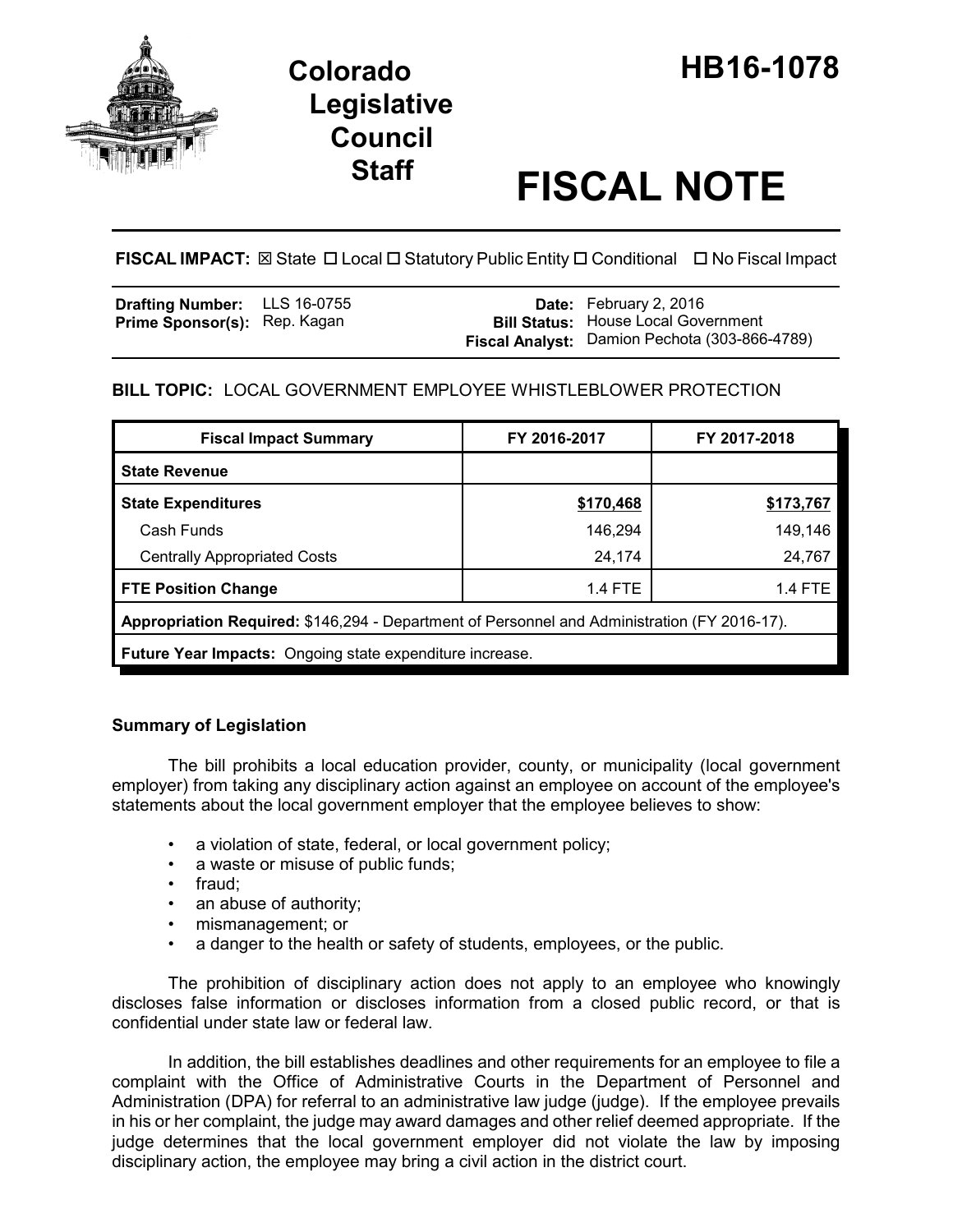February 2, 2016

#### **State Expenditures**

**The bill increases costs in the DPA by at least \$170,468 and 1.4 FTE in FY 2016-17 and \$173,913 and 1.4 FTE in 2017-18.** These costs are summarized in Table 1 and discussed below.

| Table 1. Expenditures Under HB16-1078 |            |            |  |  |  |
|---------------------------------------|------------|------------|--|--|--|
| <b>Cost Components</b>                | FY 2016-17 | FY 2017-18 |  |  |  |
| <b>Personal Services</b>              | \$134,839  | \$147,097  |  |  |  |
| FTE.                                  | 1.4        | 1.4        |  |  |  |
| <b>Operating and Capital Costs</b>    | \$11,455   | \$2,049    |  |  |  |
| Centrally Appropriated Costs*         | \$24,174   | \$24,767   |  |  |  |
| <b>TOTAL</b>                          | \$170,468  | \$173,913  |  |  |  |

 *\* Centrally appropriated costs are not included in the bill's appropriation.*

*Department of Personnel and Administration.* The fiscal note assumes that whistleblower cases are relatively uncommon and that legitimate grounds exist for disclosures in most affected cases. While the bill may encourage some additional disclosures relative to current law, the overall number of filings with the DPA will remain low. The bill only applies to whistleblower individuals who have been subject to discipline and who wish to file a complaint. Due to the low number of whistleblower cases, the number of complaints for disciplinary action will likely be even lower. As a result, the fiscal note assumes 10 cases per year filed with the Office of Administrative Courts.

If 10 complaints are filed each year, the result will be 1.3 FTE for administrative law judges and 0.1 FTE for technicians. Therefore, personnel costs in the DPA will increase by \$134,839 in FY 2016-17 and \$147,097 for FY 2017-18.

*Centrally appropriated costs.* Pursuant to a Joint Budget Committee policy, certain costs associated with this bill are addressed through the annual budget process and centrally appropriated in the Long Bill or supplemental appropriations bills, rather than in this bill. The centrally appropriated costs subject to this policy are estimated in the fiscal note for informational purposes and summarized in Table 2.

| Table 2. Centrally Appropriated Costs Under HB16-1078                |            |            |  |  |  |
|----------------------------------------------------------------------|------------|------------|--|--|--|
| <b>Cost Components</b>                                               | FY 2016-17 | FY 2017-18 |  |  |  |
| Employee Insurance (Health, Life, Dental, and Short-term Disability) | \$11,586   | \$11,586   |  |  |  |
| Supplemental Employee Retirement Payments                            | \$12,588   | \$13,181   |  |  |  |
| <b>TOTAL</b>                                                         | \$24,174   | \$24,767   |  |  |  |

Judicial Department. The bill will have a minimal increase in workload for district courts. The number of claims filed with district courts is expected to be low, and all workload can be absorbed with existing appropriations.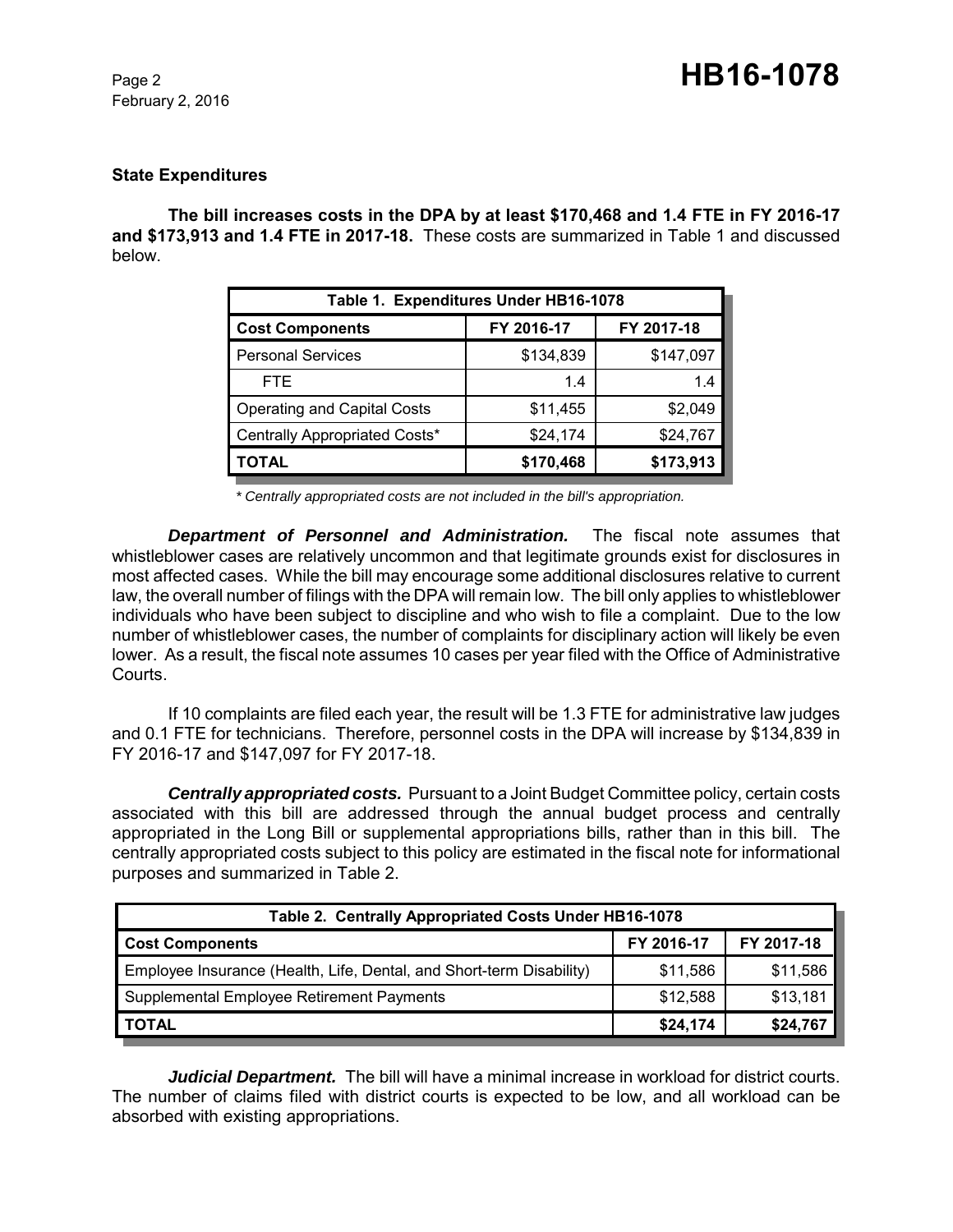February 2, 2016

### Page 3 **HB16-1078**